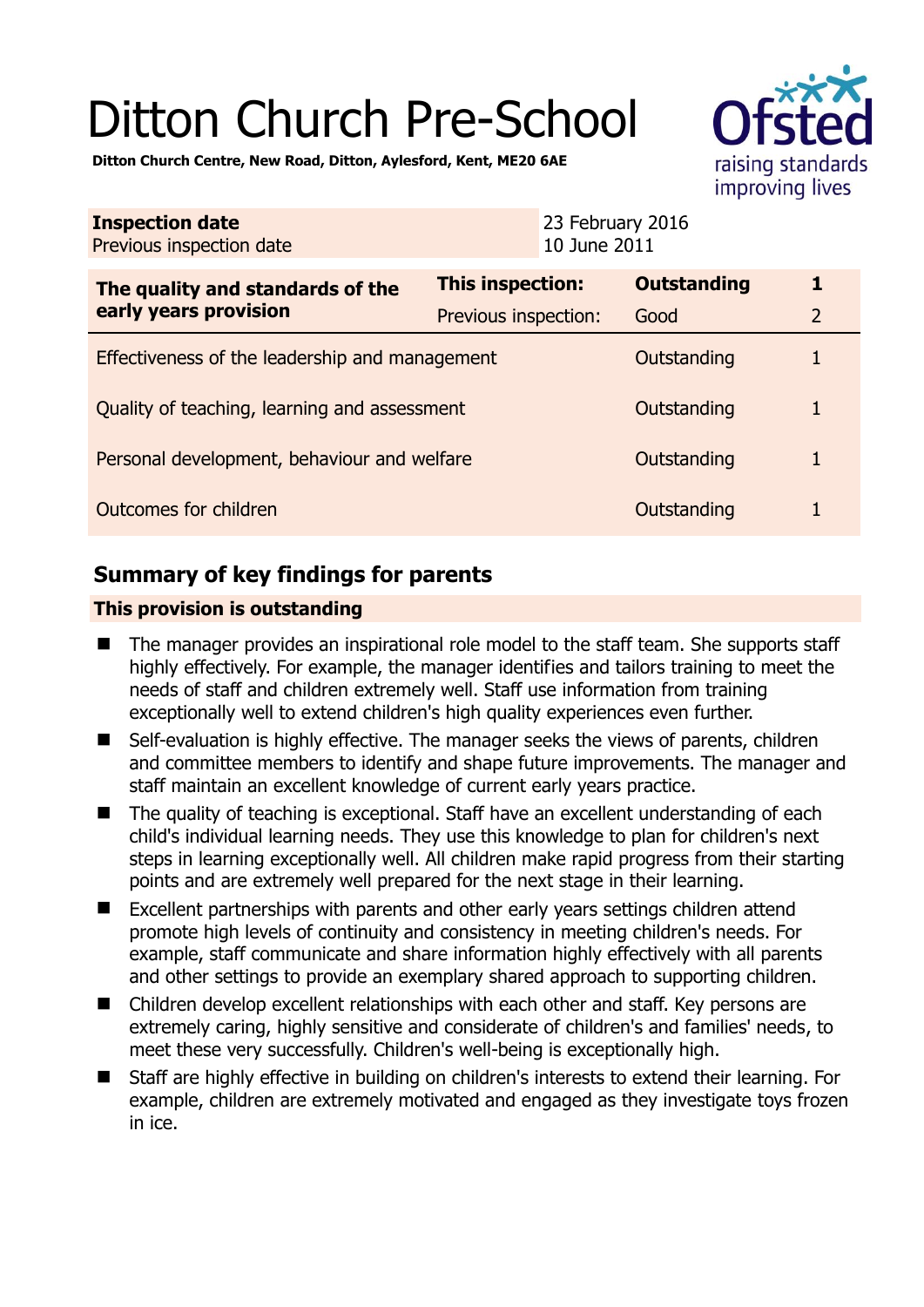## **What the setting needs to do to improve further**

## **To further improve the quality of the early years provision the provider should:**

**If** implement plans to support staff to extend their already high level of knowledge and skills even further.

#### **Inspection activities**

- The inspector observed activities indoors and outdoors.
- The inspector had discussions with the staff, children and parents.
- The inspector and manager completed a joint observation together.
- The inspector sampled a range of documentation, including children's records and safeguarding procedures.

#### **Inspector**

Karen Scott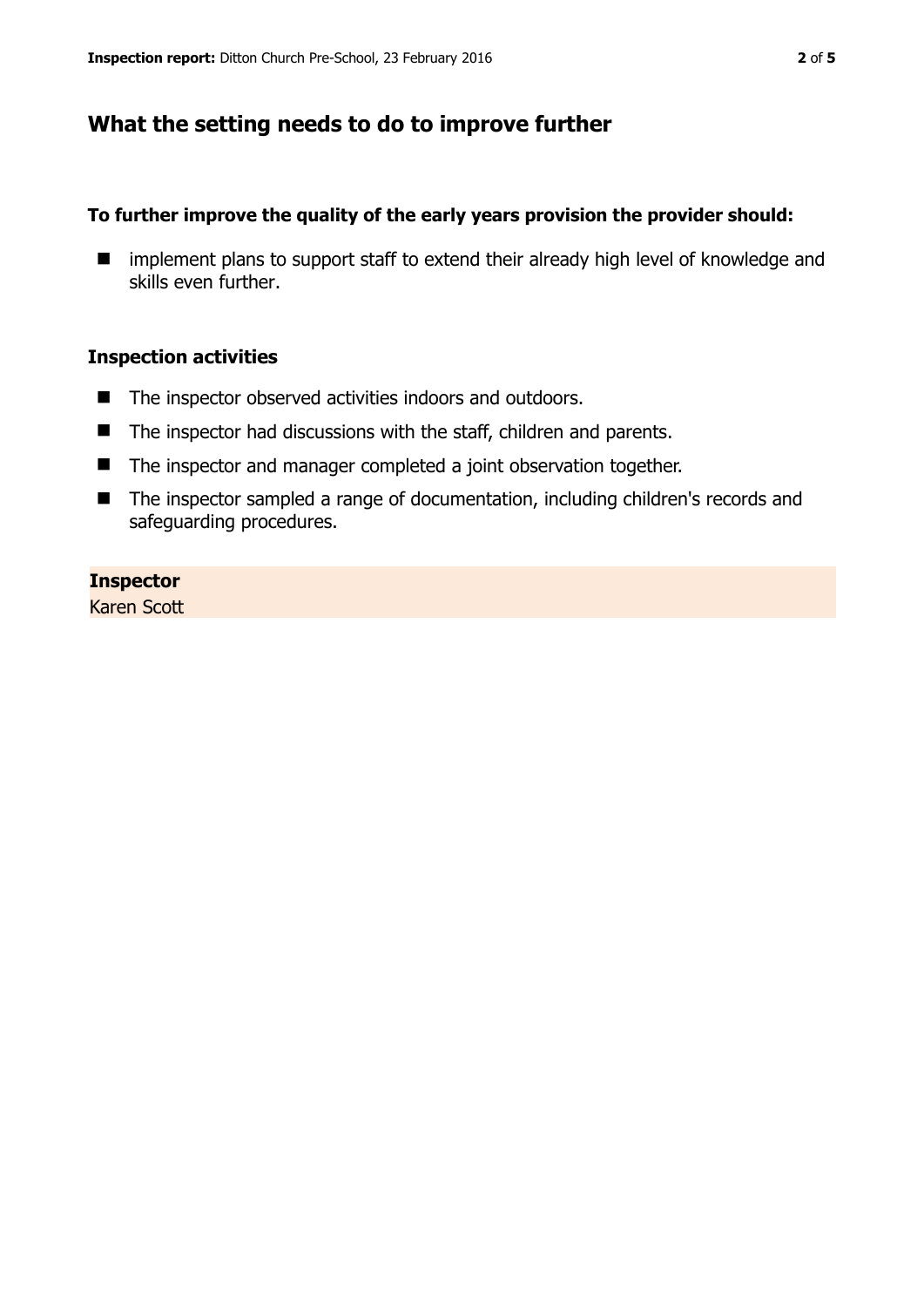## **Inspection findings**

## **Effectiveness of the leadership and management is outstanding**

Safeguarding is effective. Children's safety and welfare are given the highest priority. Staff have a comprehensive understanding of their role in safeguarding children. There is an exceptional drive towards improvement. For example, the manager observes staff and very successfully identifies improvements to their practice to build on the high quality provision. The manager has identified ways to improve this further, such as providing opportunities for staff to observe each other's practice and share their skills. Individual and groups of children's progress is tracked highly effectively to identify any gaps in their achievements to promptly address these. The manager and staff robustly evaluate the activities they provide and children's needs to provide high quality experiences for children. For example, they critically reviewed the outdoor environment and made improvements to provide excellent learning opportunities that support all children.

### **Quality of teaching, learning and assessment is outstanding**

Staff have very high aspirations for all the children that they care for. They are extremely committed to providing play opportunities that meet the learning needs of individual children. Staff are highly dedicated and have an excellent understanding of how children learn; they provide exceptional support to children. For example, staff use signing and resources to extend children's understanding of words to help them follow instructions and participate in conversations. Children are highly independent learners who take charge of their play. For example, they independently sharpen pencils and help themselves to scissors when creating their own designs.

### **Personal development, behaviour and welfare are outstanding**

Children show exceptionally high levels of concentration at activities. Staff encourage children to undertake difficult tasks and they respond enthusiastically to challenges. Children's ideas and views are valued highly. For example, when reviewing snack time arrangements, children decided that they preferred to have snack all at the same time to sit together socially. Staff use additional funding to tailor support to children's needs exceptionally well. For example, they bought books about behaviour to help children develop an excellent understanding of being kind to others. Children's behaviour is exemplary. They take turns, share toys and play cooperatively. Links with children in other countries help children to develop an excellent understanding of the wider world.

### **Outcomes for children are outstanding**

All children make excellent progress, including those who are most able and those who have special educational needs. Children develop excellent independence and are highly motivated to explore and investigate their ideas to extend their own learning. For example, children independently found a magnifying glass to study a worm more closely.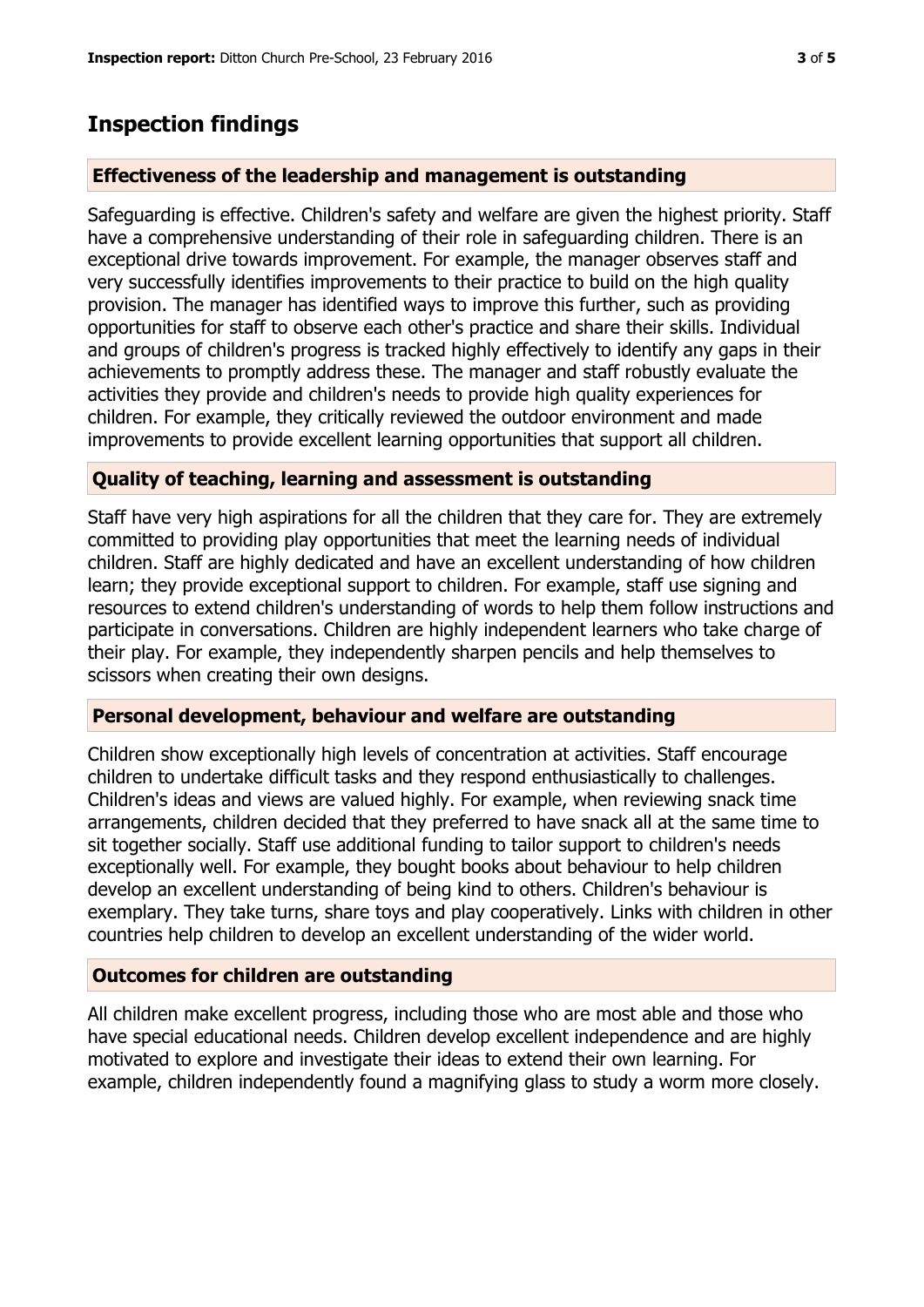## **Setting details**

| Unique reference number       | 127147                             |  |
|-------------------------------|------------------------------------|--|
| <b>Local authority</b>        | Kent                               |  |
| <b>Inspection number</b>      | 840619                             |  |
| <b>Type of provision</b>      | Full-time provision                |  |
| Day care type                 | Childcare - Non-Domestic           |  |
| <b>Registers</b>              | Early Years Register               |  |
| Age range of children         | $2 - 4$                            |  |
| <b>Total number of places</b> | 30                                 |  |
| Number of children on roll    | 53                                 |  |
| <b>Name of provider</b>       | Ditton Church Pre-School Committee |  |
| Date of previous inspection   | 10 June 2011                       |  |
| <b>Telephone number</b>       | 07845 921 621                      |  |

Ditton Church Pre-School registered in 2001. It operates from Ditton Church Centre in Ditton, on the outskirts of Maidstone, Kent. The pre-school operates Monday to Friday from 9am to 12 noon, during term time. An extended day is offered on Monday and Thursday to 3.30pm, and an afternoon session is offered on Tuesday afternoons from 12.30pm to 3.30pm. The pre-school receives funding to provide free early education for children aged two, three and four years. There are nine members of staff, who all hold recognised early years qualifications. One member of staff has Qualified Teacher Status.

This inspection was carried out by Ofsted under sections 49 and 50 of the Childcare Act 2006 on the quality and standards of provision that is registered on the Early Years Register. The registered person must ensure that this provision complies with the statutory framework for children's learning, development and care, known as the Early Years Foundation Stage.

Any complaints about the inspection or the report should be made following the procedures set out in the guidance 'Complaints procedure: raising concerns and making complaints about Ofsted', which is available from Ofsted's website: www.gov.uk/government/organisations/ofsted. If you would like Ofsted to send you a copy of the guidance, please telephone 0300 123 4234, or email enquiries@ofsted.gov.uk.